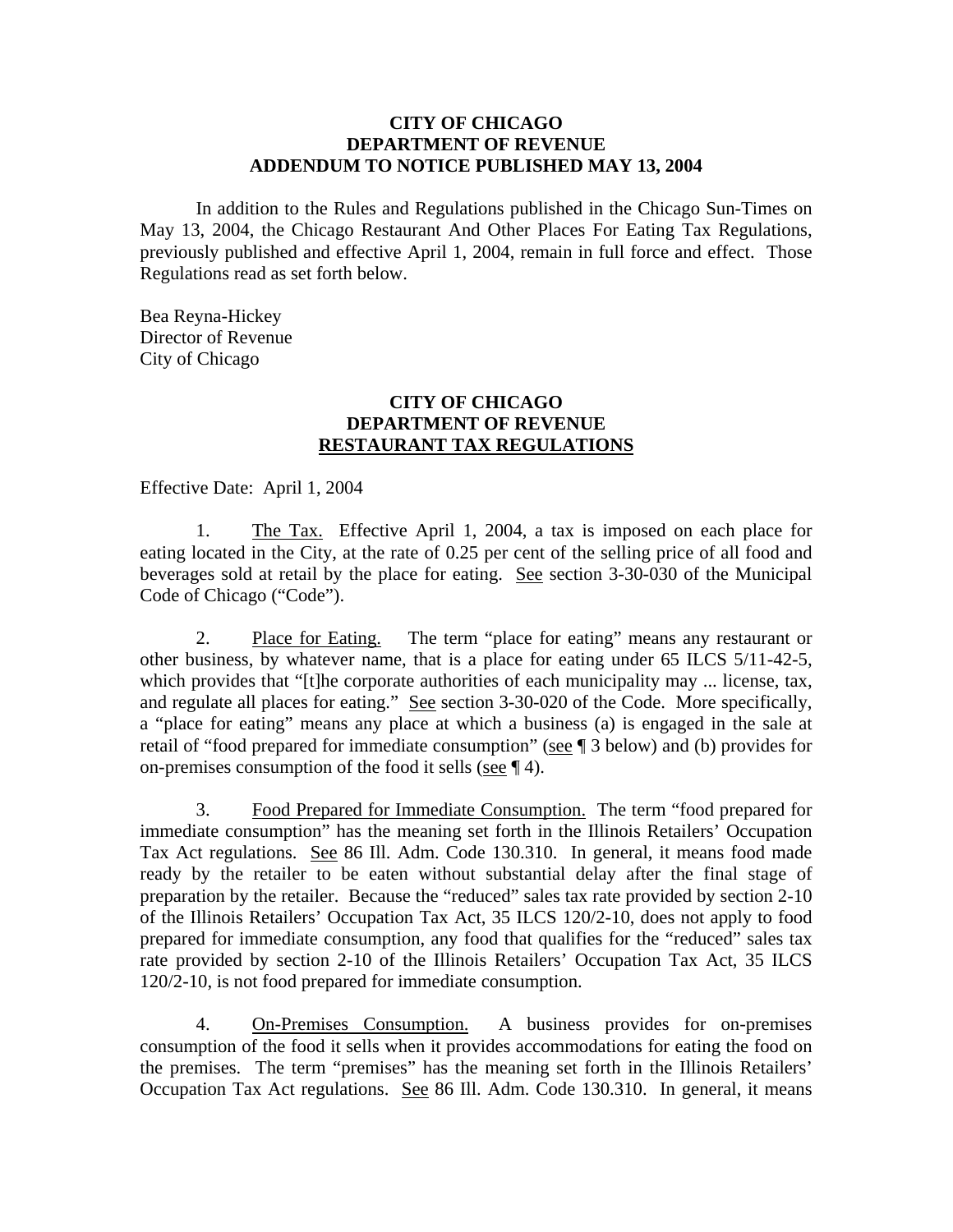the area over which the business exercises control, whether by lease, contract, license or otherwise. For example, a restaurant in a food court with a lease allowing its patrons to use a common seating area provides for on-premises consumption and is a place for eating.

 5. Mixed Facilities or Operations. If a place for eating is a part of a larger facility or operation run by the same business, then only the place for eating and its operations are subject to the tax. For example:

- a. If a grocery or department store includes a café that sells food prepared for immediate consumption and provides for on-premises consumption of the food it sells, then the café is a place for eating, but the rest of the store is not, and only the sales of the café will be taxed.
- b. If an establishment includes both a restaurant selling food and a bar selling only drinks, then the restaurant is a place for eating, but the bar is not, and only the sales of the restaurant operation will be taxed.
- c. If a business operates as a bar during the week, selling only drinks, but operates as a place for eating on weekends, then the tax will apply only to its sales of food and beverages on weekends, when it is operating as a place for eating.

 A business wishing to take advantage of this "mixed facilities or operations" provision must utilize a reliable means of documenting, recording and accounting for receipts that clearly separates the taxable sales from the non-taxable sales, so that the amount of its tax liability can be correctly determined and confirmed. In the absence of such a reliable means of documenting, recording and accounting for receipts, it will be presumed that all sales of food and beverages are attributable to the place for eating, operating in its capacity as a place for eating, and are therefore taxable.

 6. Sale At Retail. The term "sale at retail" has the meaning set forth in the Illinois Retailers' Occupation Tax Act, as amended, 35 ILCS 120/1 and following. See section 3-30-020 (A) (6) of the Code. In general, it means the transfer of ownership of food or beverages to a purchaser for the purpose of consumption, and not for the purpose of resale.

 7. Exemptions. Section 3-30-040 exempts from the tax all sales of food and beverages which are exempt from tax under the provisions of the Illinois Retailers' Occupation Tax, as amended, 35 ILCS 120/1 and following. Therefore, if a retailer is exempt from the State tax on a particular sale of food or beverage, the retailer will be exempt from the Chicago tax on the same sale of food or beverage. For example, cafeteria food sold by schools to their students and food sold by hospitals to their patients are not subject to the tax. Section 3-30-040 also exempts all sales of food and beverages which may not be taxed by the City under applicable law.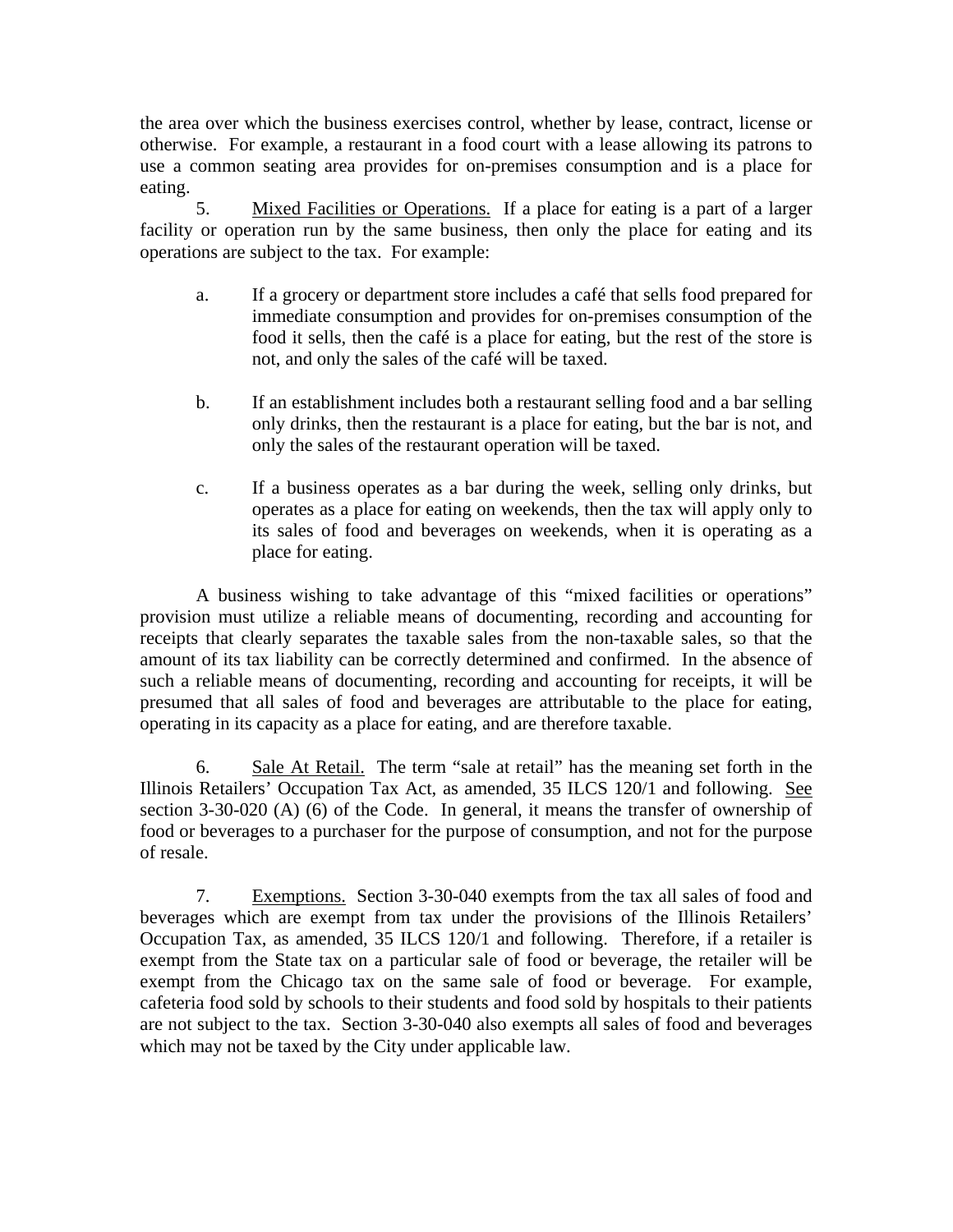8. Occasional or de minimis sales. Section 3-30-050 provides that a place for eating whose liability for the tax would, in the absence of that section, be less than or equal to \$200 in an annual tax year (July 1 through June 30) shall not be required to file a return or make any payment of tax with regard to that tax and annual tax year. At the stated rate of .25 percent, this exempts places for eating with up to \$80,000 in taxable sales. The provision applies to each place for eating, which means that separate locations of commonly-owned chains, for example, will each be entitled to take advantage of the exemption. The provision is not available to any place for eating that has separately stated and charged the tax to its customers during that annual tax year, as any amounts separately stated and charged to customers must be remitted to the City's Department of Revenue (the "Department"). See Code section 3-4-280. For the three-month period beginning April 1, 2004 and ending June 30, 2004, the exemption shall be for places for eating whose liability for the tax would, in the absence of the exemption, be less than or equal to  $$50$  (i.e., one-quarter of the annual  $$200$  exemption), thus exempting up to \$20,000 in taxable sales taking place during those three months.

 9. Payments. Places for eating must pay the tax to the Department in accordance with either Code section 3-4-187 (providing for the payment of actual tax liabilities on a monthly basis under certain conditions, with an option to pay on an annual basis where the taxpayer's total liability for the tax was less than or equal to \$1,200 for the twelve month period immediately preceding the current annual tax year) or section 3- 4-188 (providing the option of paying estimated taxes on a monthly basis under certain conditions). For the three-month period beginning April 1, 2004 and ending June 30, 2004, along with the annual tax year beginning July 1, 2004 and ending June 30, 2005, payments must be made monthly, based on actual tax liabilities.

 10. Returns. A place for eating must file a tax return with the Department on or before August 15 in accordance with Code sections 3-4-186 (providing for the filing of returns on an annual basis under certain conditions) and 3-4-189 (providing for the filing of consolidated returns under certain conditions).

 11. Billing. The legal incidence of the tax is on the place for eating. A place for eating is permitted but not required to pass the tax on to its customers by separately stating the tax as an additional charge, which charge may be stated in combination, in a single amount, with other taxes imposed at the federal, state or local level. The decision to pass the tax on to customers may carry certain consequences, such as the unavailability of the "occasional or de minimis sales" provision (¶ 8 above) and the inability of a place for eating to obtain a refund under certain circumstances (see section 3-4-100 of the Code).

 12. Bracketing. When determining the amount of tax to be paid and/or passed on in connection with a given meal or other order of food or beverage, a place for eating may employ the same system of rounding (also known as "bracketing") that is accepted by the Illinois Department of Revenue in connection with the Illinois Retailers' Occupation Tax, as amended, 35 ILCS 120/1 and following.